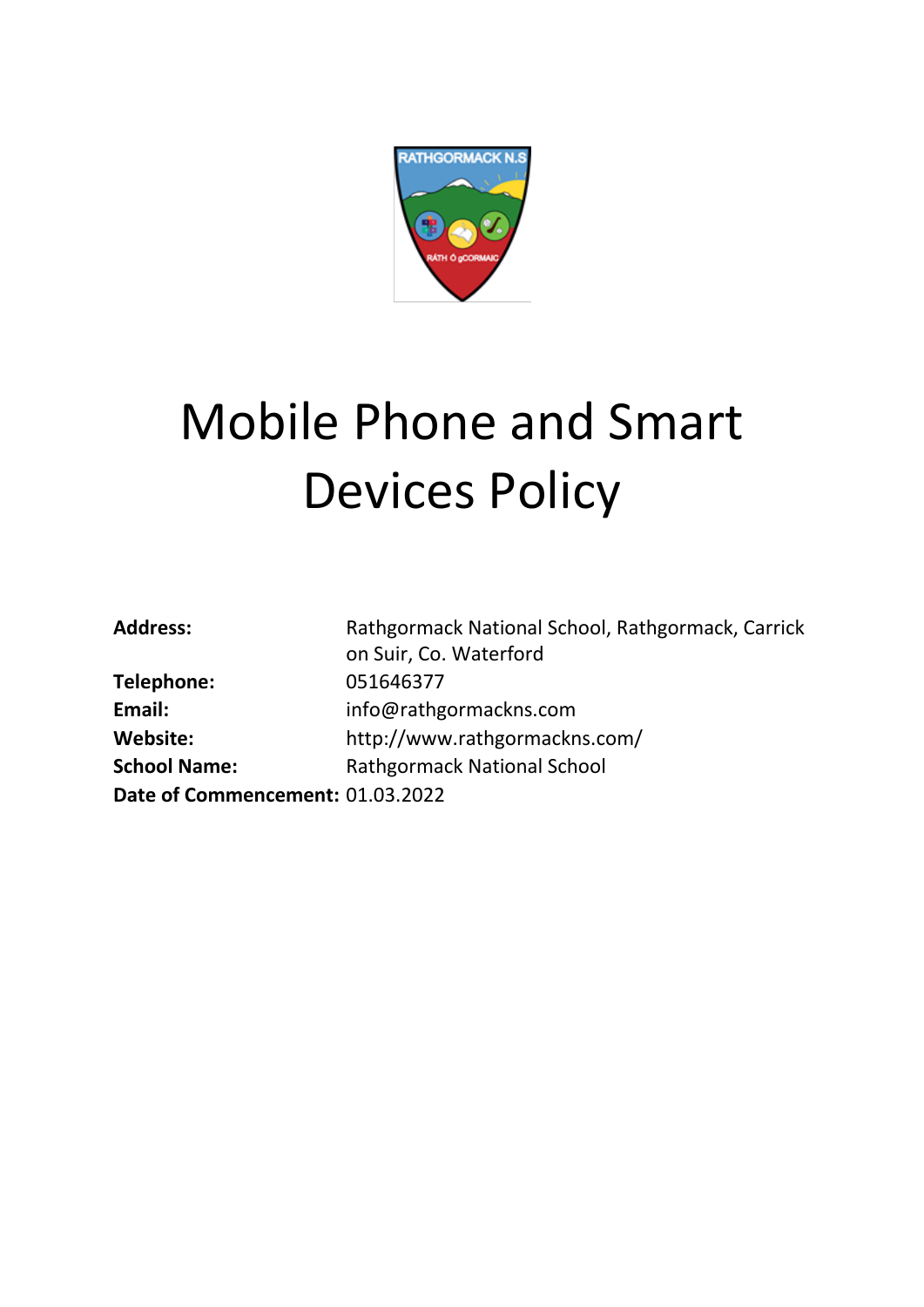# Introductory Statement:

This policy was drawn up in response to technological advances, which have seen a significant increase in hand held electronic 'gadgets' amongst the school population over recent years and in consideration of circular 38/2018.

For the purpose of this policy, smart devices include any device capable of connecting to the internet, taking a photograph, video or voice recording.

#### Rationale:

- IPods, mobile phones, PSP's, Smart Watches, etc. are intrusive and distracting in a school environment
- Strategies must be put in place to reduce the intrusiveness of unauthorised technology in a school situation
- Some electronic devices may be harmful due to frequent use
- Mobile phones may be used to conduct bullying campaigns

# Pupils:

- The possession and use of personal mobile phones and personal smart electronic devices by pupils on school grounds and during school hours, including break times, is strictly forbidden. This policy also applies to pupils during school trips and extracurricular activities.
- However it is understood that on very rare occasions students (who walk home on their own/ who don't get dropped off by bus at their house) may need a mobile phone for before/after school use on safety grounds. If this is the case parents/guardians will be asked to contact the principal and explain the reason for their child needing the phone/device in school. If permission is granted, the parents/guardians must sign a mobile phone/smart device consent form before any phone/device can be allowed onto the school grounds. This form will be presented to the principal and a copy given to the teacher.
- On the rare occasion when a student is permitted by the school to bring a mobile phone/smart device to school, the student must ensure that they are switched off before entering school grounds.
- The device remains in school bag and remains switched off until outside school grounds.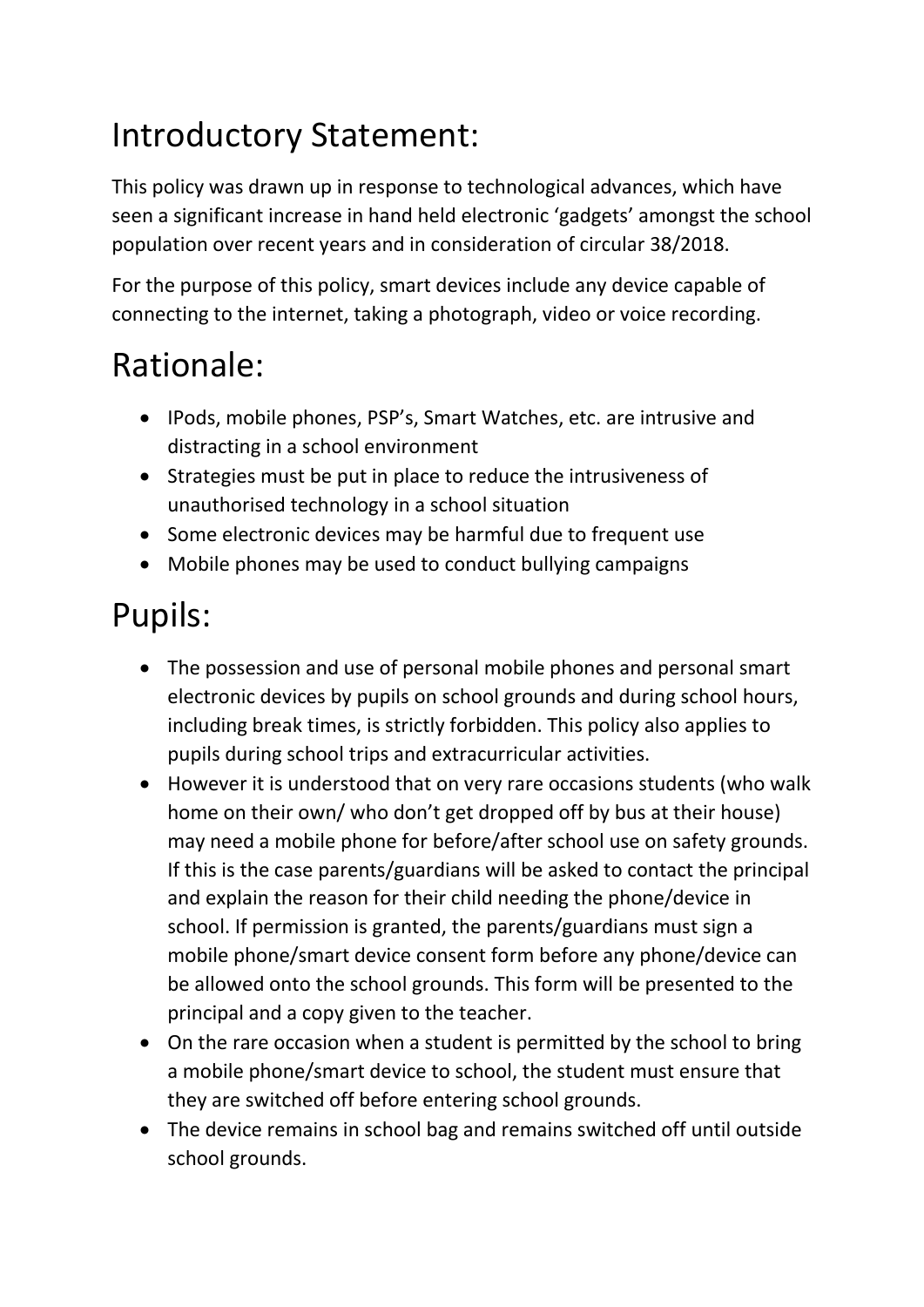- A pupil in breach of these rules will have the phone/device confiscated. The phone will be switched off and will be given to the principal and will be returned to the parent only on appointment when the incident will be discussed.
- If granted permission, students take full responsibility for having a personal device on school grounds. Students are required to mark all the mobile phones/smart device clearly with their name.
- The school authorities do not accept responsibility for the safety or security of a mobile phone or electronic game/equipment under any circumstances. Loss or damage is the responsibility of the owner.

## Consequences/Violation of Policy

- Any violation of the school policy, will result in a student facing disciplinary actions as per the school's Code of Behaviour.
- The possession of a mobile phone/smart device throughout the day will be classed as a minor misdemeanour. A re-offence will be classed as a serious misdemeanour. See code of behaviour.
- Any incident involving a student taking unauthorised photos or recordings of other students or staff members will be considered a serious misdemeanour or a gross misdemeanour depending on the nature of the offence.
- Incidents occurring outside of school that are brought to the attention of Staff, will be reported to parents/guardians who can refer to the Gardaí as necessary. If it is a Child Protection concern, a referral will be made to TUSLA.
- It is a criminal offence to use a mobile phone/smart device to menace, harass or offend another person. As such, if action as sanctioned by the school in this regard is ineffective, as with all incidents, the school may consider it necessary to involve the Gardaí.

## Staff:

 Staff calls will not be made/taken during class times unless in emergency situations. If a staff member needs to have their phone on in class for an important reason, essential calls should be made/taken in an area where pupils are not present while ensuring the class is appropriately supervised.